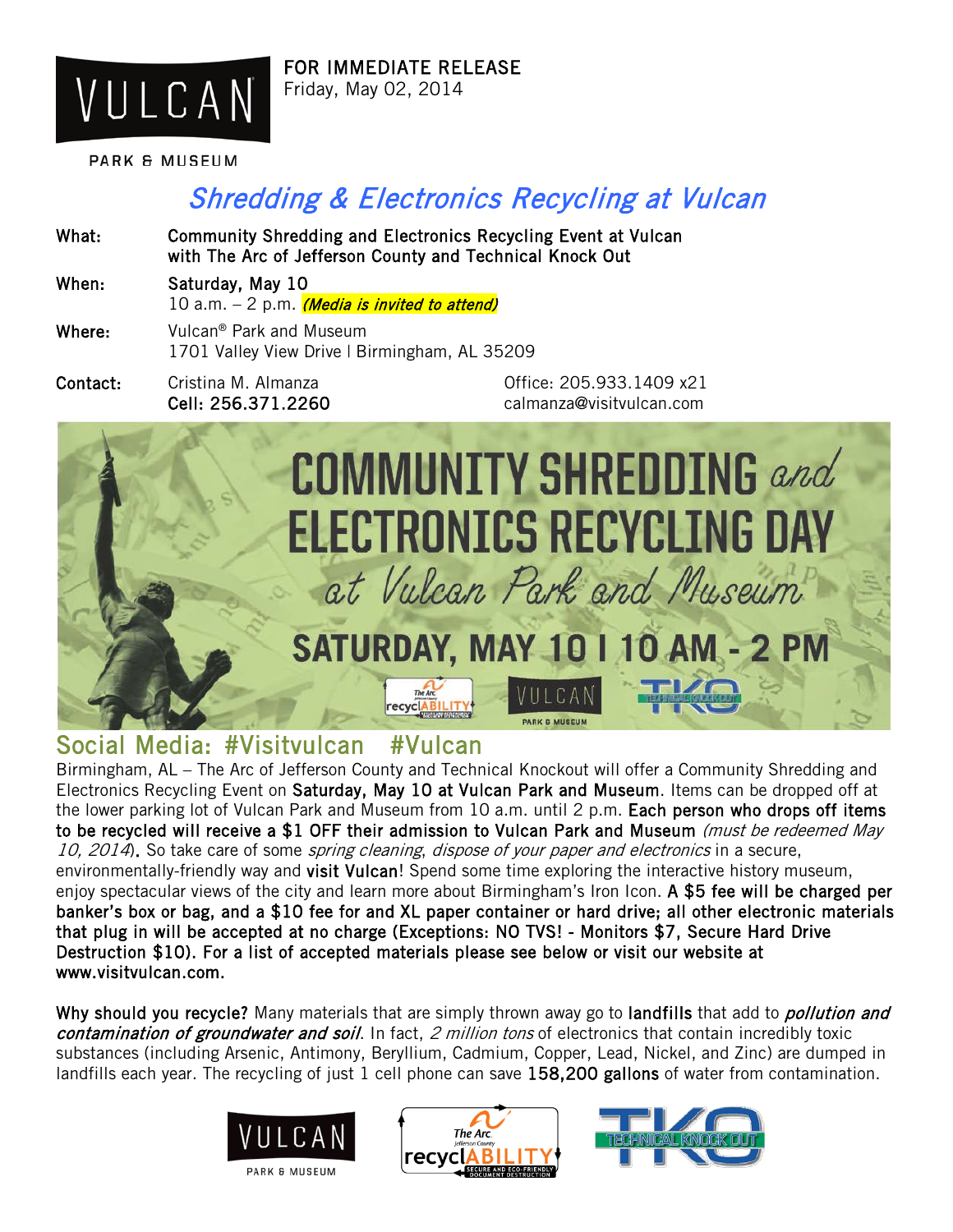# The following items will be accepted:

#### Paper products for secure shredding and recycling (NAID certified destruction of paper)

\$5 per bankers box or bag, \$10 XL container no limit in amount

Secure hard drive destruction \$10/each (if destroyed)

Computer/Laptop recycling Electronic recycling (SEE DETAILED LIST BELOW)

### COMPUTER COMPONENTS:

Keyboards/Mice, Cables/Wiring Power supplies, Printers/Copiers/Fax Machines/Scanners Telephones/Cell Phones, Print Cartridges/Media/Tapes/CDs Battery Back-ups Monitors - \$7.00/each

## HOUSEHOLD ELECTRONICS:

Microwaves/Washers/Dryers/Dishwashers Blenders/Coffee Pots/Vacuum Cleaners Stereos/Speakers/VCRs/Radios/Irons Hair Dryers/Curling Irons/Lamps/Fans Cordless Tools/Re-Chargeable Batteries

#### OTHER ITEMS:

any metal (shelving, file cabinets)\*\* all electronics (household & medical)\*\* No TVs

#### \*\*A Certificate of Destruction / Recycling will be issued for these items

For more information about Vulcan Park and Museum, please visit<http://www.visitvulcan.com/>



Vulcan Park and Museum is a 501(c)(3) organization. Vulcan Park and Museum's mission is to preserve and promote Vulcan as the symbol for the Birmingham region, advance knowledge and understanding of Birmingham's history and culture, and to encourage exploration of the region. [www.visitvulcan.com](http://www.visitvulcan.com/)

The Arc of Jefferson County's recyclABILITY program, certified through the National Association of Information Destruction (NAID), is a professional paper shredding company, providing a secure, reliable and eco-friendly on-site destruction services for destroying a company's confidential information. Established to employ individuals with intellectual and development disabilities currently enrolled in the Arc's Employment Services program, the program has grown to provide regular and special project shredding of confidential documents to dozens of businesses and faith based organizations. [www.arcofjeff.org](http://www.arcofjeff.org/)

Technical Knock Out specializes in the reclamation of electronics devices, with the exception of televisions. This includes (but not limited to) computers and their components, copiers, scanners, telephones, cell phones, and battery back-ups, as well as household items such as microwaves, washers, dryers etc. "We recycle anything that plugs in!" In addition to the above mentioned, TKO also accept all forms of scrap metal, including filing cabinets and shelving. <http://www.technicalko.net/>

#### ###

#### Media Contact:

Cristina M. Almanza, Director of Marketing and PR Vulcan® Park and Museum 1701 Valley View Drive Birmingham, AL 35209

e. [calmanza@visitvulcan.com](mailto:calmanza@visitvulcan.com) p. 205.933.1409 x21 c.256.371.2260 f. 205.933.1776